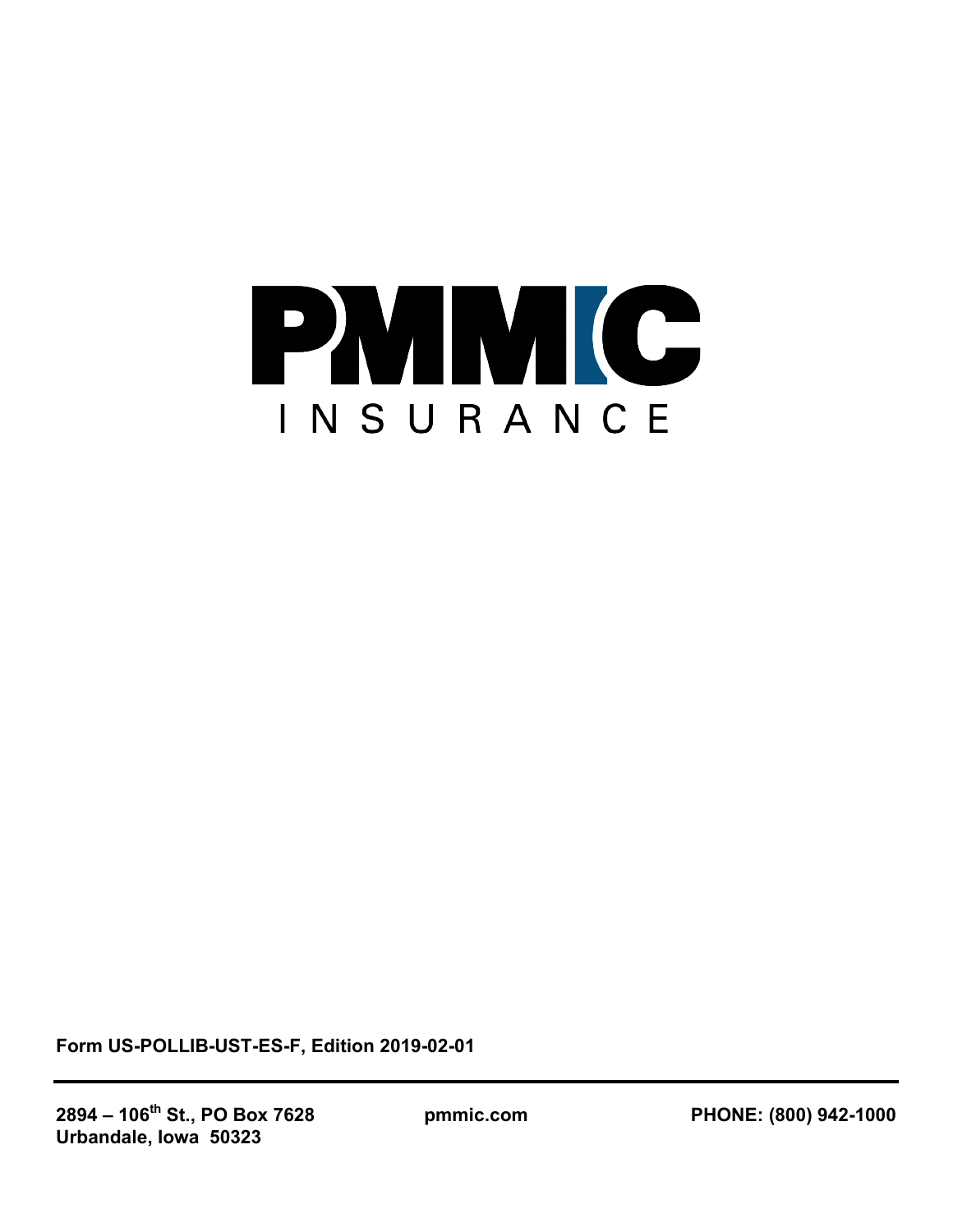# **TABLE OF CONTENTS**

| <b>SECTION I-POLLUTION LIABILITY COVERAGE</b>      | page 3 |
|----------------------------------------------------|--------|
| <b>Insuring Agreement</b>                          | page 3 |
| "Claim" Reporting                                  | page 3 |
| <b>Extended Reporting</b>                          | page 3 |
| Exclusions                                         | page 4 |
| <b>Supplementary Payments</b>                      | page 5 |
| <b>SECTION II - WHO IS AN INSURED</b>              | page 5 |
| <b>SECTION III - LIMITS OF INSURANCE</b>           | page 5 |
| <b>SECTION IV - POLLUTION LIABILITY CONDITIONS</b> | page 6 |
| Bankruptcy                                         | page 6 |
| Duties of the Insured                              | page 6 |
| Legal Action                                       | page 6 |
| <b>Liberalization Clause</b>                       | page 6 |
| Other Insurance                                    | page 6 |
| Representations                                    | page 6 |
| <b>Transfer of Rights</b>                          | page 6 |
| Compliance with Law                                | page 6 |
| <b>SECTION V - DEFINITIONS</b>                     | page 6 |
| <b>SECTION VI - POLICY CONDITIONS</b>              | page 8 |
| Cancellations                                      | page 8 |
| Notice of Non-Renewal                              | page 8 |
| Changes                                            | page 8 |
| Examinations                                       | page 8 |
| <b>Inspections and Surveys</b>                     | page 9 |
| Premiums                                           | page 9 |
| <b>Transfer of Rights</b>                          | page 9 |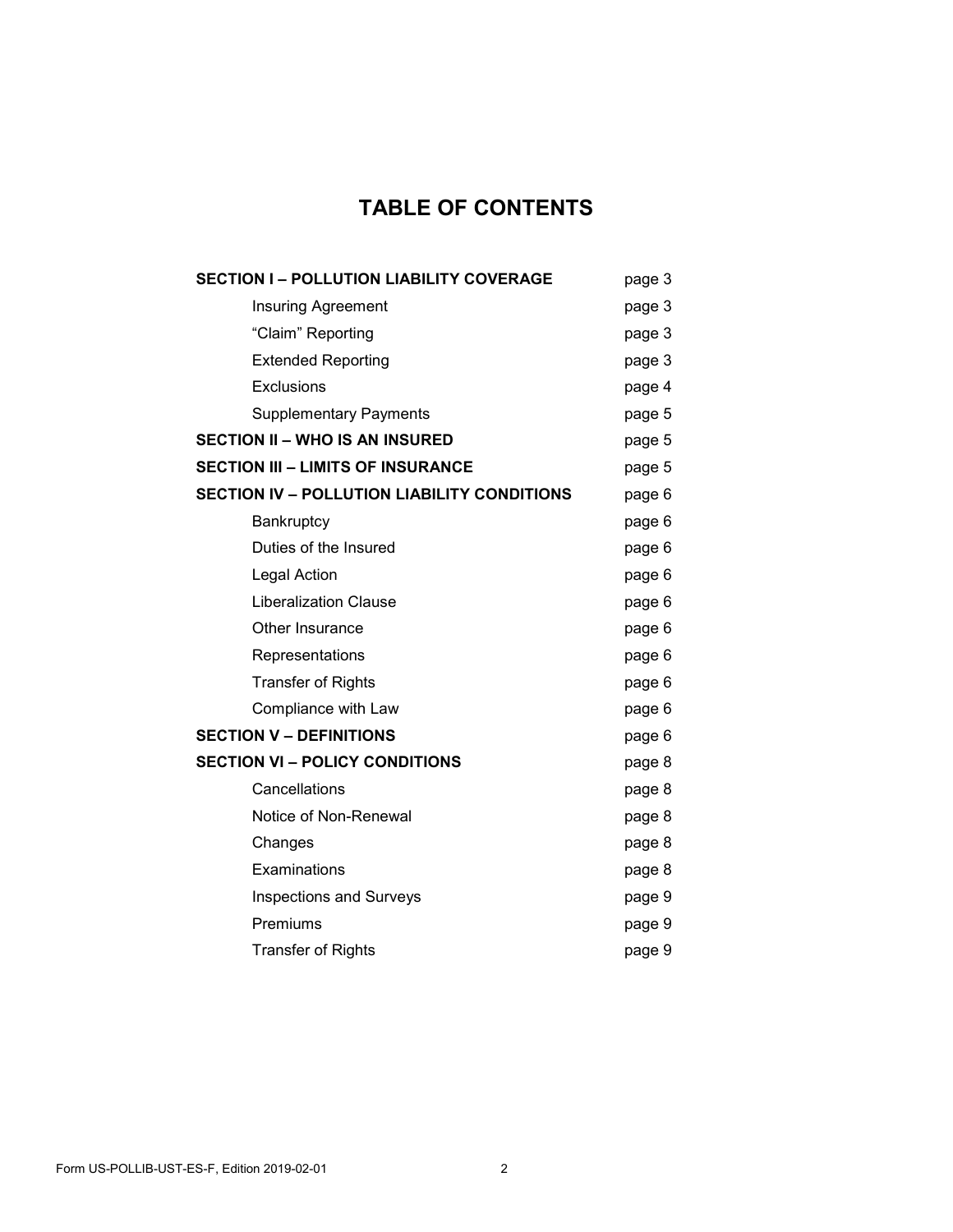## **THIS IS A CLAIMS-MADE AND REPORTED POLICY POLLUTION LIABILITY COVERAGE**

There are provisions which restrict coverage. Please read the policy to determine rights, duties and what is not covered. We use the words "you" and "your" in this policy. They refer to the Named Insured shown in the Declarations. The words "we", "our" and "company" refer to the Petroleum Marketers Management Insurance Company. The word "insured" means any person or organization qualifying as such under SECTION II - WHO IS AN INSURED. Other words and phrases that appear in quotation marks have special meaning. Refer to SECTION V - DEFINITIONS.

### **SECTION I – POLLUTION LIABILITY COVERAGE**

#### 1. INSURING AGREEMENT

- We will pay on behalf of the insured those sums in excess of any deductible amount that the insured becomes legally obligated to pay as:
	- i. compensatory damages because of "bodily injury" or "property damage" to which this insurance applies; and
	- ii. "corrective action costs" to which this insurance applies.

We will have the right and duty to defend any "suit" seeking those damages, but:

- (1) The amount we will pay for "bodily injury" and "property damage" and "corrective action costs" is limited as described in SECTION III - LIMITS OF INSURANCE;
- (2) We may investigate and settle any "claim" or "suit" at our discretion;
- (3) Our right and duty to defend and pay on behalf of the insured ends when we have used up the applicable limit of insurance in the payment of judgments, settlements, or offers of judgment of "bodily injury" or "property damage" and/or "corrective action costs"; and
- (4) We have no duty to defend any "claim" or "suit" not covered by this insurance;
- (5) No other obligation or liability to pay sums or perform acts or services is covered unless explicitly provided for under SUPPLEMENTARY PAYMENTS.
- b. This insurance applies only to "bodily injury", "property damage" or "corrective action costs" caused by a "release" of "petroleum" from an "underground storage tank" that commences on or after the retroactive date shown in the Declarations for which a "claim" is reported in accordance with SECTION I Part 2, "Claims" Reporting.

The insured's responsibility to pay compensatory damages because of "bodily injury" or "property damage" or "corrective action costs" must be determined in a "suit" on the merits or in a settlement made with our prior consent.

- c. The insured must provide proof that the "release" arose directly from:
	- (1) An "underground storage tank", provided that the "release" commences on or after the retroactive date stated in the Declarations and during the policy period and the insured gives us immediate notice of the "release"; or
	- (2) The "loading or unloading" of an "underground storage tank" which commences on or after the retroactive date stated in the Declarations and during the policy period and which is reported to us within 24 hours of the "release". (Please note: Some state regulatory agencies require that "releases" must be reported within six (6) hours after discovery.)

#### 2. "CLAIM" REPORTING

a. This insurance applies to "bodily injury" and "property damage" only if a "claim" for compensatory damages, to which this insurance applies, is first made in writing against any insured during the policy period and reported to us during the policy period.

A "claim" by a person or organization seeking compensatory damages because of "bodily injury" or "property damage" will be deemed to have been made when written notice of such "claim" is received by an insured.

Written notice of a "claim" must be submitted to us by the insured immediately.

b. This insurance applies to "corrective action costs" only if a notice asserting an obligation to pay "corrective action costs" to which this insurance applies, under statutory authority of the United States of America, or the state regulatory agency, is first received by any insured, in writing, during the policy period and reported to us during policy period.

Notice provided to us of a "release" to which this insurance applies which may give rise to an obligation to pay "corrective action costs" may, at our option, be deemed notice asserting an obligation to pay "corrective action costs" first received by you during the policy period.

Written notice of the assertion of an obligation to pay "corrective action costs" must be submitted to us by the insured immediately.

c. Each specific "claim" for compensatory damages or "corrective action costs" covered under this insurance as a result of a single "release" will be deemed to have been made at the time the first "claim" from that "release" was made. Each specific "claim" must be made in writing and received by any insured during the policy period and reported to us during the policy period.

#### EXTENDED REPORTING PERIOD

In the event of cancellation or nonrenewal of this policy, you have a 180-day reporting extension. The ability to report "claims" under this policy will be extended to cover a "claim" arising from a "release" that occurred before the end of the policy period but not before any applicable retroactive date. Such "claim" will be deemed a "claim" made on the last day of the policy period or at the time the first "claim" from the "release" was made, whichever came first so long as we receive written notice within 180 days after the end of the policy period. In no event shall the inclusion of these "claims" increase the LIMITS OF INSURANCE as set forth in SECTION Ill.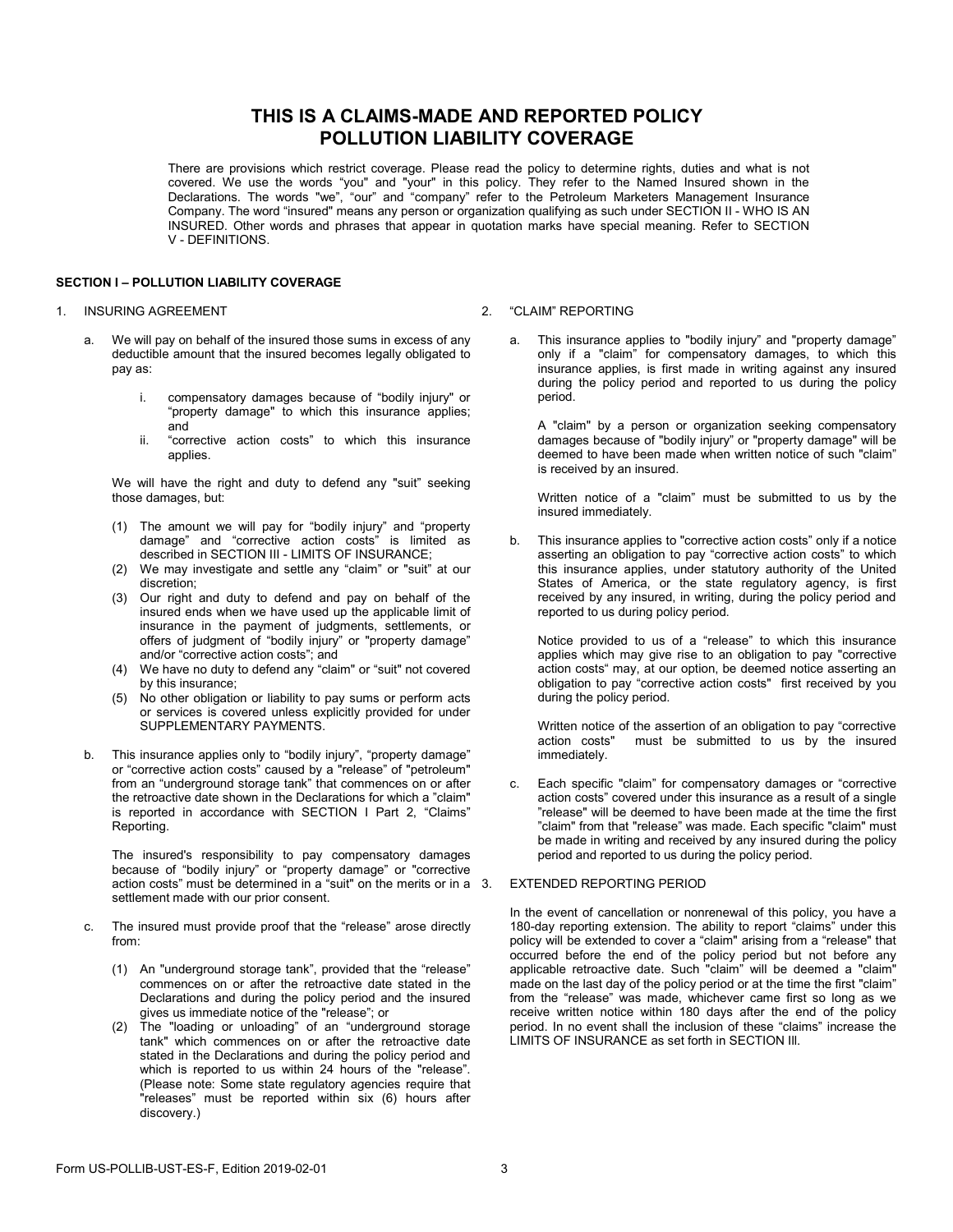#### 4. EXCLUSIONS

This insurance does not apply to:

- "Bodily injury", "property damage" or "corrective action costs" caused or contributed to by any "release" that was discovered and/or commenced prior to the retroactive date shown in the Declarations for the applicable location.
- b. "Bodily injury", "property damage" or "corrective action costs" expected or intended by any insured.
- c. "Bodily injury", "property damage" or "corrective action costs":
	- (1) That was known or should have been known by any insured prior to the applicable retroactive date; or
	- (2) That was known or should have been known by any insured prior to any acquisition or activation of any location.
- d. "Bodily injury", "property damage" or "corrective action costs" for which the insured is obligated to pay damages by reason of the assumption of liability in a contract or agreement. This exclusion does not apply to liability for damages that the insured would have in the absence of the contract or agreement.
- e. Any obligation of the insured under a workers' compensation, disability benefits or unemployment compensation law or any similar law.
- f. "Bodily injury" to:
	- (1) Any employee of the insured arising out of and in the course of employment by the insured; or
	- (2) The spouse, child, parent, brother or sister of that employee as a consequence of (1) above.

This exclusion applies:

- (a) Whether the insured may be liable as an employer or in any other capacity; and
- (b) To any obligation to share damages with or repay someone else who must pay damages because of the injury.
- g. "Bodily injury", "property damage" or "corrective action costs" to:
	- (1) A "waste facility" or its operation;
	- (2) Property you own, rent or occupy;
	- (3) Premises you sell, give away or abandon if the "bodily injury", "property damage" or "corrective action costs" arises out of any part of those premises;
	- (4) Property loaned to you; or
	- (5) Personal property in your care, custody or control.

Paragraph (2) of this exclusion does not apply to land owned, occupied by, rented to or used by you with respect to "corrective action costs" covered by this policy.

- h. "Corrective action costs" or any other expense incurred by you or others to test for, monitor, clean-up, remove, contain, treat, detoxify or neutralize "petroleum" on or at a "waste facility" or to any recovery claimed for such cost or expense.
- i. "Bodily injury", "property damage" or "corrective action costs" included within the "products-completed operation hazard" and arising out of a continuous or repeated emission, discharge, "release" or escape which originates away from any insured site.
- j. "Bodily injury", "property damage" or "corrective action costs" arising out of the ownership or operation of any offshore facility as defined in the Outer Continental Shelf Lands Act Amendment of 1978 or the Clean Water Act of 1977 as amended in 1978 or any deepwater port as defined in the Deepwater Port Act of 1974 as amended or as may be amended.
- k. "Bodily injury", "property damage" or "corrective action costs" arising out of a "release" from an "underground storage tank" or any part of an "underground storage tank" that was used for the storage, disposal, processing or treatment of any "waste" or any other regulated or hazardous substance, other than waste lubricating oil.
- l. "Bodily injury", "property damage" or "corrective action costs" arising out of the ownership, maintenance, use or entrustment to others of any aircraft, "auto", rolling stock, any motorized or self-propelled equipment and its attachments or watercraft owned and operated by, rented or loaned to any insured. Use includes operation and "loading or unloading".

This exclusion does not apply to:

- (1) "Bodily injury", "property damage" or "corrective action costs" which arises out of the "loading or unloading" of an "auto" owned and operated by or rented or loaned to any insured provided "release" commences on or after the retroactive date stated in the Declarations for the applicable location and is reported to us within 24 hours of the "release" and occurs at an "underground storage tank".
- m. "Bodily injury", "property damage" or "corrective action costs" arising out of the emission, discharge, "release" or escape of drilling fluid, oil, gas or other fluids from any oil, gas, mineral, water or geothermal well.
- n. "Bodily injury", "property damage" or "corrective action costs" arising out of a "release" which results from or is directly or indirectly attributable to failure to comply with an applicable statute, regulation, ordinance, directive or order relating to the protection of the environment and promulgated by any governmental body, provided that failure to comply is a willful or deliberate act or omission of:
	- (1) An insured; or
	- (2) You or any of your members, partners or executive officers.
- o. "Bodily injury", "property damage" or "corrective action costs" arising out of acid rain.
- p. Any governmental, civil or criminal fines, penalties or "punitive damages" of any kind or nature.
- q. "Bodily injury", "property damage" or "corrective action costs" reasonably considered to be routine and normal in connection with the business of the insured or occupancy of the property. This includes, but is not limited to, septic or sewage systems, oil water separator systems and dewatering systems.
- r. "Bodily injury", "property damage" or "corrective action costs" arising out of asbestos.
- s. "Bodily injury" or "property damage" arising out of any loss of use or loss of income, consequential loss, or potential future loss of any kind or nature, including but not limited to dimunition or property value, stigma, or any alleged increased propensity to disease due to exposure of "petroluem."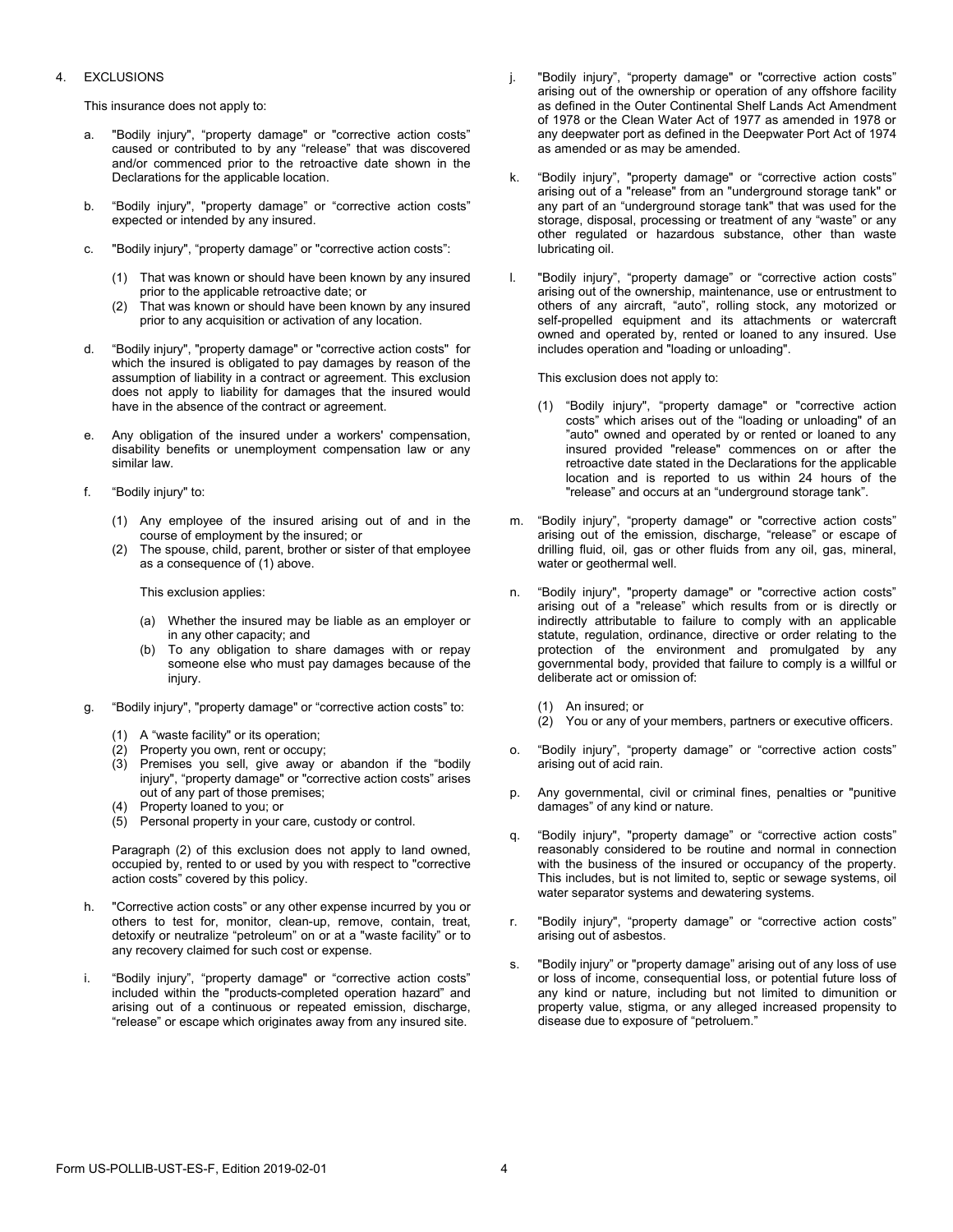- t. "Bodily injury", "property damage" or "corrective action costs" at an insured site where the company, or a person at their direction or under contract, is denied access to the site or its records.
- u**.** "Bodily injury", "property damage" or "corrective action costs" caused in whole or in part by a "release" if at the time of reporting, the insured site has been sold, leased, given away or abandoned by any insured.
- v. "Bodily injury", "property damage" or "corrective action costs" arising out of any "claim" or "suit" seeking damages for "personal injury" of any kind.
- w. "Bodily injury", "property damage" or "corrective action costs" arising out of any "underground storage tank", or arising out of any "release" from "underground storage tank(s)" which have not been registered in accordance with the state regulatory rules, or where equipment installed as an inducement to issue the policy does not meet the representations in the application.
- x. "Bodily injury", "property damage" or "corrective action costs" arising out of war, invasion, act of a foreign enemy, hostilities, revolution, strike, riot or civil commotion.
- y. "Bodily injury", "property damage" or "corrective action costs" arising out of a "release" of any other substance other than "petroleum".

#### 5. SUPPLEMENTARY PAYMENTS

We will pay, with respect to any "claim" we adjust or "suit" we defend:

- a. All expenses we incur, up to \$250,000.
- b. All costs taxed against you by the court in a "suit" except:
	- (1) Governmental, civil or criminal fines or penalties, or
	- (2) "Punitive damages" of any kind or nature.
	- (3) Loss of income, loss of use, stigma, dimunition of property **SECTION III – LIMITS OF INSURANCE** value, consequential damages or other such items excluded from coverage in "EXCLUSIONS" of this policy.
- c. Pre-judgment interest awarded against the insured on that part of the judgment we pay the applicable limit of insurance, we will not pay any pre-judgment interest based on the period of time after the offer.
- All interest on the full amount of any judgment that accrues after entry of the judgment and before we have paid, offered to pay or deposited in court the part of the judgment that is within the applicable limit of insurance.
- e. Expenses incurred by the insured for first aid to others at the time of any "pollution incident" for "bodily injury" to which this insurance applies.

These payments will not reduce the limits of insurance.

#### **SECTION II – WHO IS AN INSURED**

- 1. If you are designated in the Declarations as:
	- An individual, you and your spouse are insureds, but only with 3. respect to the conduct of a business of which you are the sole owners.
	- b. A partnership or joint venture, you are an insured. Your members and your partners and their spouses are also an insured, but only with respect to the conduct of your business.
	- An organization other than a partnership or joint venture, you are an insured. Your executive officers and directors are insureds, but only with respect to their duties as your officers or directors. Your stockholders are also an insured, but only with respect to their liability as stockholders.
- Each of the following is also an insured:
- a. Your employees other than your executive officers, but only for acts within the scope of their employment by you. However, none of these employees is an insured for:
	- (1) "Bodily injury" to you or to a co-employee while in the course of their employment;
	- (2) "Property damage" or "corrective action costs" to property owned or occupied by or rented or loaned to that employee, any of your other employees or any of your partners or members (if you are a partnership or joint venture).
- b. Any person or organization having proper temporary custody of your "real" property if you die; but only:
	- (1) With respect to liability arising out of the maintenance or use of that property; and
	- (2) Until your legal representative has been appointed.
- c. Your legal representative if you die, but only with respect to duties as such. That representative will have all your rights and duties under this Coverage Plan.

No person or organization is an insured with respect to the conduct of any current or past partnership or joint venture that is not shown as a Named Insured in the Declarations.

d. If listed as an additional insured on the policy, the policy will provide coverage to the additional insured as if it were the insured listed in the Declarations. However, alll conditions, limits, and other policy provisions apply regardless if additional insured(s) are listed on the policy. If the insured named in the Declarations is unable to comply with the requirements or conditons listed in the policy, for any additional insured to be covered, that additional insured must comply themselves with all policy requirements and conditions.

- 1. The Limits of Insurance shown in the Declaration and the rules below fix the most we will pay regardless of:
	- a. The number of insureds;
	- b. The number of "claims" made or "suits" brought as a result of any one "release";
	- c. The number of persons or organizations making "claims" or bringing "suits" as a result of any one "release"; or
	- d. The sum of all "corrective action costs" incurred as a result of any one "release".
- 2. The Aggregate Limit is the most we will pay for all "claims" during the policy period for the sum of:
	- a. All compensatory damages because of all "bodily injury" and "property damage"; and
	- b. All "corrective action costs" incurred for all "releases".
	- Subject to the Aggregate Limit above, the most we will pay in any one "release" is the sum of:
		- a. All compensatory damages because of "bodily injury" and "property damage"; and
		- b. All "corrective action costs" incurred;
		- c. We will pay the lesser of:
			- (1) Each "release" Limit, reduced by the deductible amount, if one is shown in the Declarations; or
			- (2) The sum of those compensatory damages and "corrective action costs" minus any such deductible amount.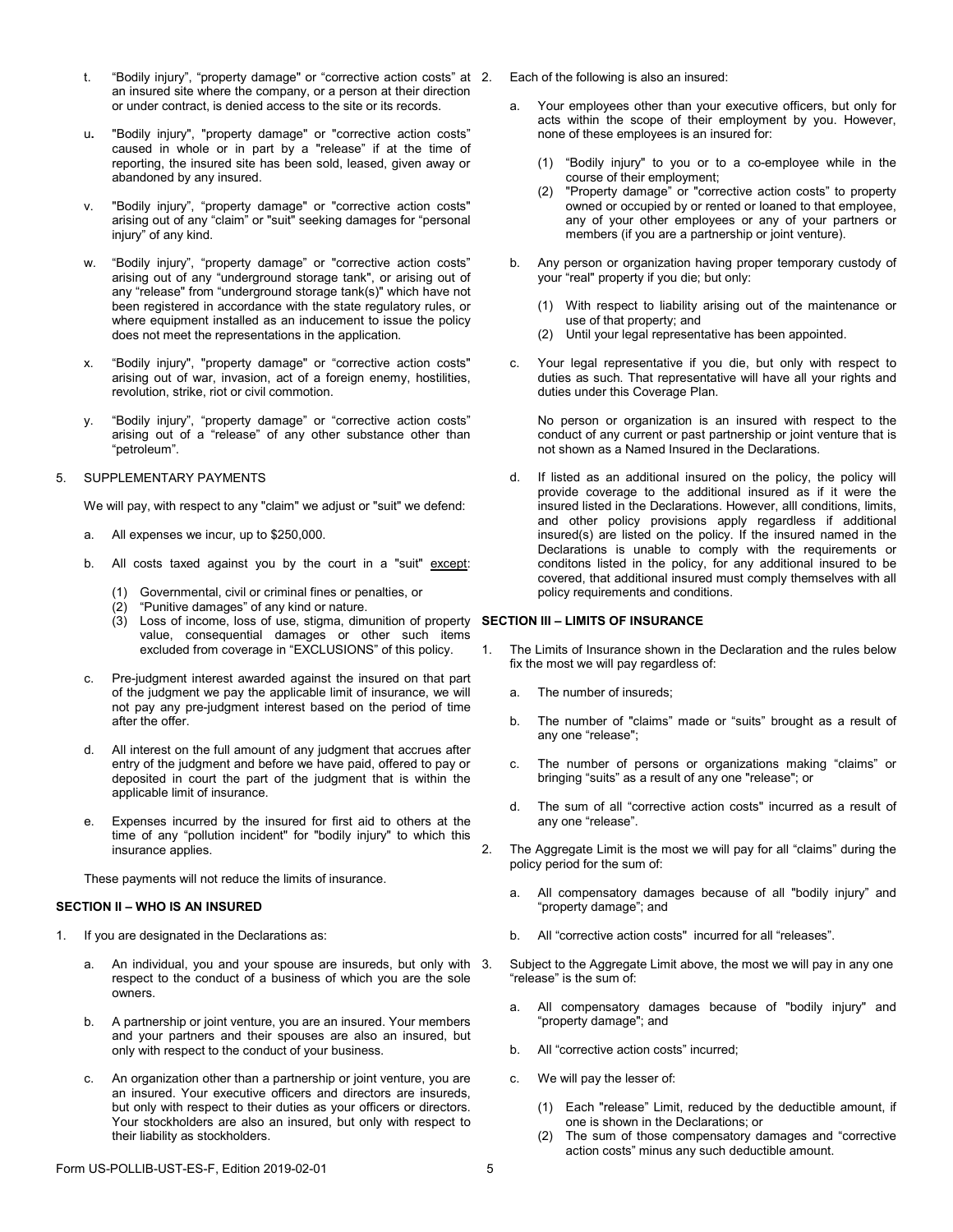4. We will, if required by law, pay part or all of any deductible amount, if 4. applicable, to affect settlement of any "claim" or "suit". Any deductible amount we pay shall be due and payable by you to us without interest within 30 days of our notice to you. Any portion unpaid after 30 days shall be payable by you with interest from the 31st day at a rate of 8% per annum. If we must incur costs to collect from you the deductible amount we paid, you shall also pay us for our reasonable attorneys 5. fees and collection costs.

### **SECTION IV – POLLUTION LIABILITY CONDITIONS**

1. BANKRUPTCY

Bankruptcy or insolvency of the insured or of the insured's estate will not relieve us of our obligations under this policy.

- 2. DUTIES IN THE EVENT OF A "RELEASE", "CLAIM" OR "SUIT"
	- a. You must see to it that we are immediately notified of a "release" which may result in a "claim" or any action or proceeding to impose an obligation on the insured for "bodily injury", "property damage" or "corrective action costs". Notice should include:
		- (1) How, when and where the "release" took place; and
		- (2) The names and addresses of any injured persons and witnesses.

Notice of a "release" is not a "claim". "Claim" reporting must be done in accordance with SECTION I, Part 2, "Claim" Reporting.

- b. If a "claim" is made or "suit" is brought against any insured or if an action is initiated, you must see to it that we receive immediate written notice of the "claim" or "suit" or notice of action.
- c. You and any other involved insured must:
	- (1) Immediately send us copies of any demands, notice, summonses or legal papers received in connection with the "claim" or "suit";
	- (2) Authorize us to obtain records and other information;
	- (3) Cooperate with us in the investigation, settlement or defense of the "claim" or "suit";
	- (4) Assist us, upon our request, in the enforcement of any right against any person or organization which may be liable to the insured because of injury or damage to which this insurance may also apply; and
- d. No insureds will, except at their own cost, voluntarily make any payments of compensatory damages because of "bodily injury" or "property damage", or of "corrective action costs", assume any obligation, or incur any expenses, other than for first aid, without our prior consent. We retain the right to approve all "corrective action costs" in advance.

#### 3. LEGAL ACTION AGAINST US

No person or organization has a right under this policy:

- a. To join us as a party or otherwise bring us into a "suit" asking for damages from an insured; or
- b. To sue us on this policy unless all of its terms have been fully **SECTION V – DEFINITIONS** complied with.

A person or organization may sue us to recover on an agreed settlement or on a final judgment against an insured obtained after an actual trial, but we will not be liable for damages that are not payable under the terms of this policy or that are in excess of the applicable limit of insurance. An agreed settlement means a settlement and "release" of liability signed by us, the insured and the claimant or the claimant's legal representative.

#### LIBERALIZATION CLAUSE

If we adopt any revision that would broaden the coverage under the policy without additional premium at any time during the "policy period", the broadened coverage will immediately apply to this policy.

#### **OTHER INSURANCE**

If the insured site is covered by other insurance or self-insurance in accordance with Federal EPA regulations, this policy's obligations are limited as follows:

- a. This insurance shall be primary with the following exceptions:
	- If the site is insured as primary with another carrier, this policy will be excess over that policy.
- b. Method of Sharing
	- (1) Should other insurance coverage state they are excess, each policy shall contribute equal amounts until it has paid its applicable limit of insurance or none of the loss remains, which ever comes first.
	- Should other insurance specifically not permit contribution by equal shares, this policy shall contribute by limits. Each policy share will be based on the ratio of its applicable limit of insurance to the total applicable limits of insurance coverage of all insurers.

#### 6. REPRESENTATIONS

By accepting this policy, you agree:

- a. The statements in the application and Declarations are accurate and complete;
- b. Those statements are based upon representations you made to us; and
- c. We have issued this policy in reliance upon your representations;
- d. To maintain your "underground storage tank" so it meets state and/or federal guidelines. This insurance is void in any case of fraud by you. It is also void if you intentionally conceal or misrepresent a material fact in obtaining coverage. Representations made on the application are deemed to be material, and are a part of this policy.

#### 7. TRANSFER OF RIGHTS OF RECOVERY TO US

If the insured has rights to recover all or part of any payment we have made under this policy, those rights are transferred to us. The insured must do nothing to impair them. At our request, the insured will bring suit or transfer those rights to us and help us enforce them.

#### 8. COVERAGE FORM ISSUED TO COMPLY WITH LAW OR REGULATION

If this policy is issued to comply with any law or regulation which requires notice of cancellation to any governmental body, cancellation may not be affected until the required notice has been provided by you or us.

1. "Auto" means a land motor vehicle, trailer or semitrailer designed for and licensed for travel on public roads, including any attached machinery or equipment. But "auto" does not include any other type of motorized or self-propelled vehicle and its attached machinery or equipment.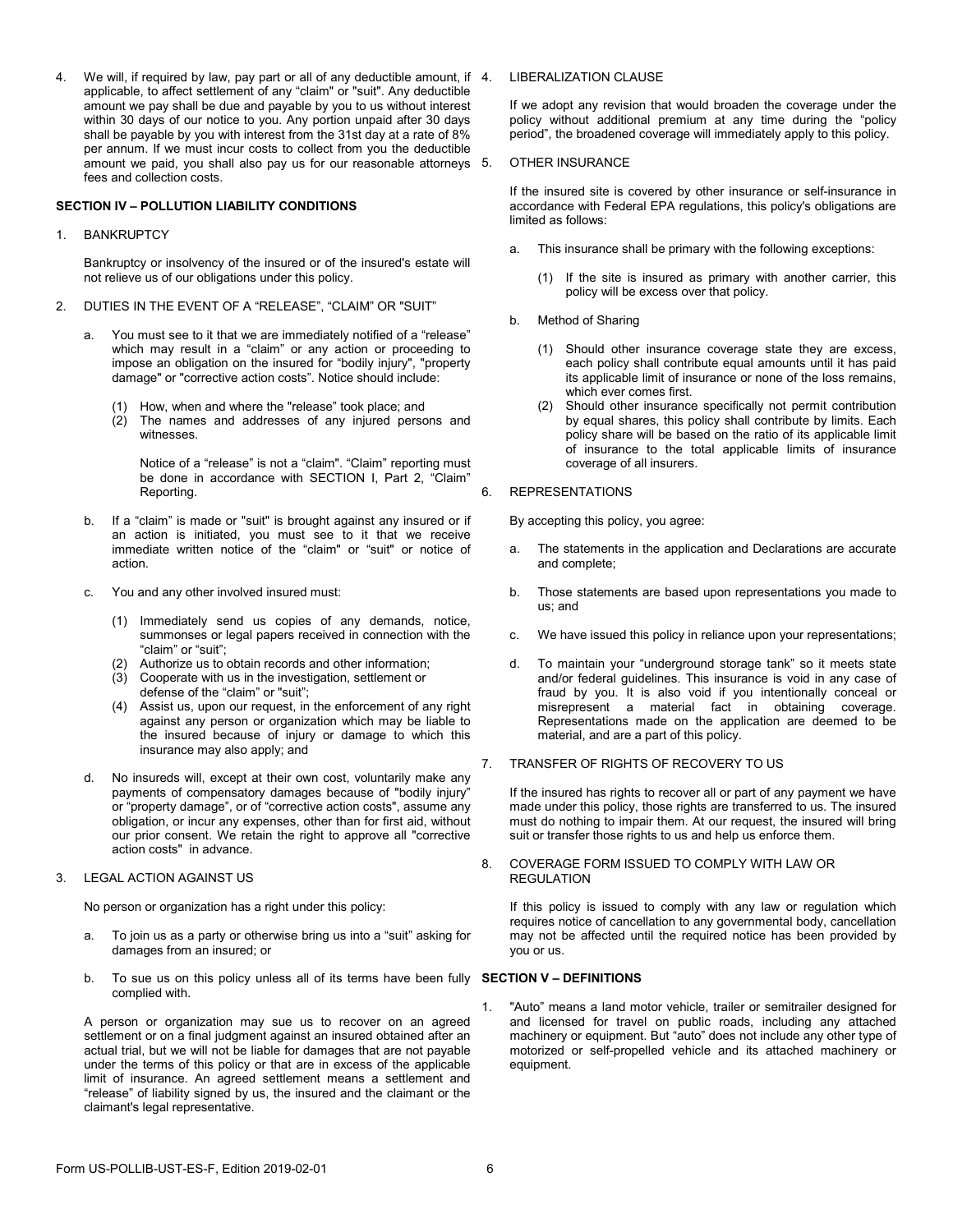2. "Bodily injury" means physical injury, sickness or disease sustained by a person, including death caused from and resulting from a "release".

"Bodily injury" as defined does not mean "personal injury". "Personal injury" means injury, other than "bodily injury" arising out of one or more of the following offenses;

- (1) false arrest, detention, imprisonment;<br>(2) malicious prosecution;
- (2) malicious prosecution;
- wrongful entry into or eviction of a person from a room, dwelling, premises or property that the person occupies;
- invasion of right of private occupancy. (5) trespass or nuisance;
- (6) any alleged increased chance of contracting a disease
- 3. "Claim" means a written demand for money or services made upon you, including the service of "suit". A "claim" is made upon you when you receive it or are aware that a possibility exists that a "claim" will be made.
- 4. "Corrective action costs" means expenses for the removal or neutralization of "petroleum" as a result of a "release", including costs, charges, and expenses incurred by geotechnical or environmental firms and their personnel to investigate, assess, remediate, or monitor the effects of any "release" covered by this insurance. "Corrective action costs" does include the utilization of institutional or technological controls such as federal, state, city, and county laws, rules and/or ordinances and environmental covenants that would preclude the installation of basements or other below grade structures and wells on the insured site or other affected properties. The purpose of an institutional or technological control is to restrict access to or use of property such that an applicable receptor could not be exposed to chemicals of concern for as long as the target level is exceeded at applicable points of exposure and compliance. If the use of institutional or technological controls or environmental covenants can be utilized instead of other types of "corrective action costs" at the insured site or affected properties, that is the extent of "corrective action costs" that we will pay and that will be covered by the policy.

not pay for:

- a. The testing, upgrading, repair, or replacement of "underground storage tank" or the replacement of their contents;
- b. The testing, upgrading, repair of piping, connections, and valves used in conjunction with a.;
- c. Backfilling done in conjunction with a. or b.;
- d. Testing, investigation, or assessment for a suspected "release" if it is confirmed a "release" has not occurred;
- e. Damage or injury to buildings, contents, or other property;
- f. Administrative costs associated with preparing a "claim".
- g. Any other compensatory damages not otherwise specifically covered by this insurance.
- h. The cost of testing, cleaning, removing, transporting, or disposal of the "underground storage tank".
- 5. "Coverage territory" means the state where the insured site is located.
- 6. "Loading or unloading" means the transfer of "petroleum" from an "auto" while the "petroleum" is being removed from or dispensed to an 14. "underground storage tank".
- 7. "Petroleum" means "petroleum", including crude oil or any fraction of crude oil which is liquid at standard conditions of temperature and pressure (60 degrees Fahrenheit and 14.7 pounds per square inch absolute) that would be used for fuel. It does not include "petroleum" based non-fuel derivatives. "Petroleum" includes fractions of fuel that may be classified as bio-fuels such as bio or soy diesel and mixtures

of ethanol such as E-10, E-15 and E-85. The entirety of such mixtures that are used as fuel shall also be classified as "petroleum" for the purpose of this policy.

- "Policy period" means whenever used in this policy, the period from the retroactive date of this policy to the policy expiration date as set forth in the Declarations or its earlier termination date, if any.
- 9. "Products-completed operations hazard" includes all "bodily injury", "property damage" and "corrective action costs" occurring away from premises you own or rent and arising out of "your product" or "your work" except:
	- (1) Products that are still in your physical possession; or
	- (2) Work that has not yet been completed or abandoned.
	- a. "Your work" will be deemed completed at the earliest of the following times:
		- (1) When all of the work called for in your contract has been completed;
		- (2) When all of the work to be done at the site has been completed if your contract calls for work at more than one site;
		- (3) When that part of the work done at a job site has been put to its intended use by any person organization other than another contractor or subcontractor working on the same project.

Work that may need service, maintenance, correction, repair or replacement, but which is otherwise complete, will be treated as completed.

- b. This hazard does not include "bodily injury", "property damage" or "corrective action costs" arising out of:
	- (1) The transportation of property; or
	- (2) The existence of tools, uninstalled equipment or abandoned or unused materials.
- But "corrective action costs" does not mean, and this insurance will 10. "Property damage" means physical injury to or destruction of tangible property, excluding all resulting loss of use of that property. "Property damage" does not include "corrective action costs".
	- 11. "Punitive damages" means any form of damages which are other than compensatory in nature, or are damages which are designed to punish the action or actions which caused the "claim" or "suit".
	- 12. "Release" means continuous or repeated emission, discharge, "release" or escape of "petroleum" from an "underground storage tank" into or upon land, the atmosphere or any watercourse or body of water, provided that such emission, discharge, "release" or escape results in "corrective action costs", "bodily injury" or "property damage". The entirety of any such continuous or repeated emission, discharge, "release" or escape shall be deemed to be one "release" unless it can be determined where the "release" as described originated; in that instance each "release" is subject to limits, deductibles, and conditions as noted in this policy.
	- 13. "Suit" means a civil proceeding filed in a court of applicable jurisdiction in which compensatory damages because of "bodily injury" or "property damage", to which this insurance applies are alleged. "Suit" includes an arbitration proceeding alleging such damages to which you must submit or submit with our consent. An administrative order or directive from a governmental subdivision does not constitute a "suit".
	- "Underground storage tank" means tank or tanks and associated piping and dispensers intended to contain and dispense "petroleum" products, and for which proof of financial responsibility is, or on a date definite will be required to be maintained pursuant to the Federal Resource Conservation and Recovery Act, 40 CFR 280, and the regulations from time to time adopted pursuant to that act or successor acts or amendments. The "underground storage tank" must be identified on the insurance application and listed on the policy. It does not mean tanks above ground surface.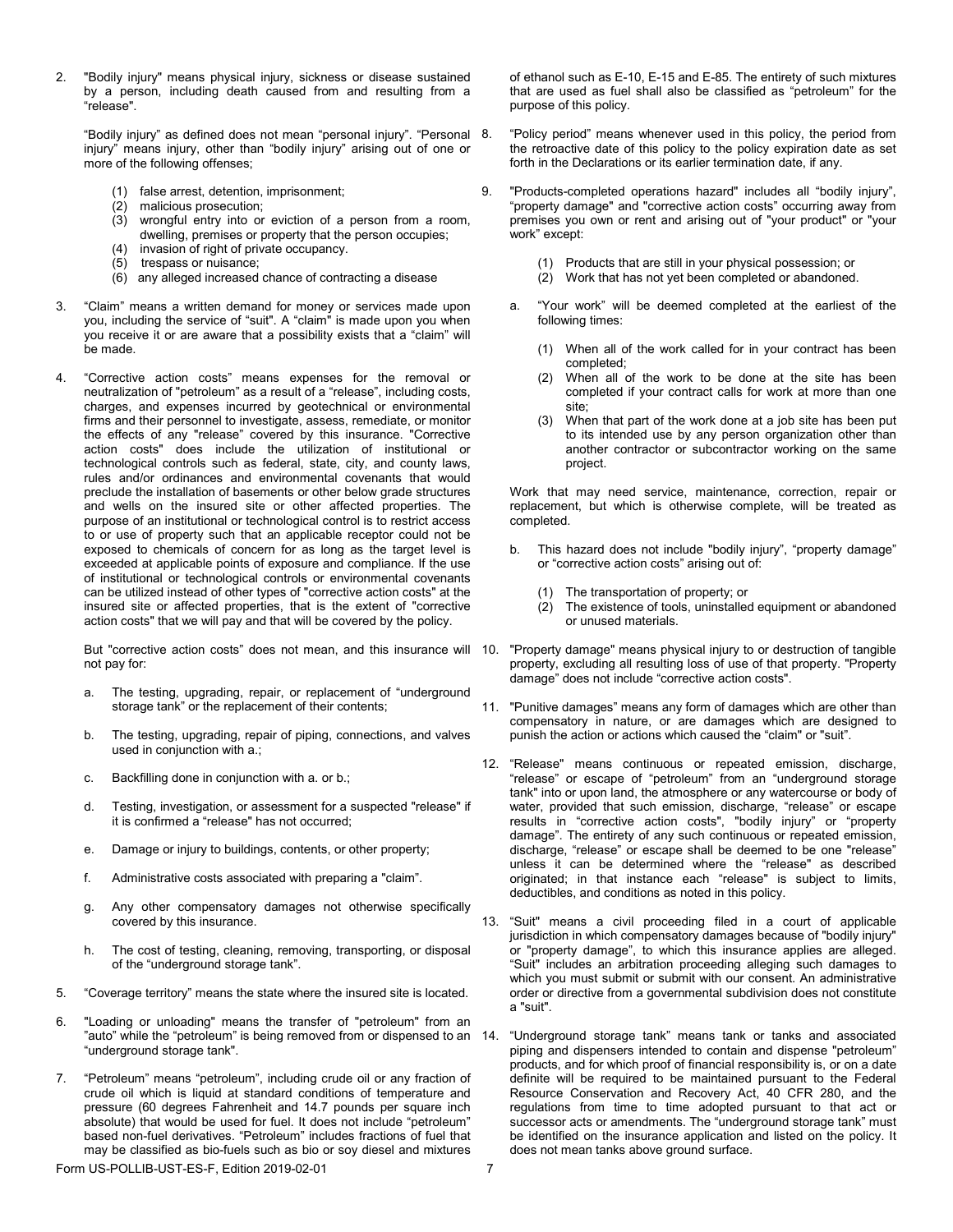- 15. "Waste" means any solid, liquid or gaseous irritant or contaminant, including smoke, vapor, soot, fumes, chemicals and waste. Waste includes materials to be recycled, reconditioned or reclaimed.
- 16. "Waste facility" means any site to which "waste" or "petroleum" from the operations of an "underground storage tank" is legally consigned for delivery or delivered for storage, disposal, processing or treatment, provided that such site:
	- a. Is licensed by a government authority to perform such storage, disposal, processing or treatment; and
	- b. Is not and never was owned by, rented or loaned to you.

For the purposes of Exclusions g. and h. only, "waste facility" means any site to which "petroleum" is consigned for delivery or delivered for storage, disposal, processing or treatment.

- 17. "Your product" means:
	- a. Any goods or products, other than real property manufactured sold, handled, distributed or disposed of by:
		- (1) You;
		- Others trading under your name; or
		- (3) A person or organization whose business or assets you have acquired; and
	- b. Containers (other than vehicles), materials, parts or equipment furnished in connection with such goods or products.

"Your product" includes warranties or representations made at any time with respect to the fitness, quality, durability or performance of any of the items included in a. and b. above.

"Your product" does not include vending machines or other property rented to or located for the use of others but not sold.

- 18. "Your work" means:
	- a. Work or operations performed by you or on your behalf; and
	- b. Materials, parts or equipment furnished in connection with such work or operations.

"Your work" includes warranties or representations made at any time with respect to the fitness, quality, durability or performance of any of the items included in a. or b. above.

### **SECTION VI – POLICY CONDITIONS**

All Coverage Parts included in this policy are subject to the following conditions:

- 1. CANCELLATIONS
	- a. The first Named Insured shown in the Declarations may cancel this policy by mailing or delivering to us advance written notice of cancellation.
	- b. Cancellation by the first Named Insured for any reason does not require written notice by the company. The policy is cancelled by the first Named Insured effective 11:59 P.M. the date of any of the following:
		- (1) The "underground storage tank" listed on the policy is removed, permanently closed or abandoned;
		- (2) A transaction causes the first Named Insured to be neither the UST owner or UST operator as those terms are defined in the Federal Resource Conservation and Recovery Act, 40 CFR 280, and the regulations from time to time adopted pursuant to that act or successor acts or amendments.
- Form US-POLLIB-UST-ES-F, Edition 2019-02-01 We may cancel this policy by mailing or delivering to the first Named Insured and any loss payee written notice of cancellation

at least 10 days before the effective date of cancellation if we cancel for non-payment of premium.

- d. We may cancel this policy by mailing or delivering to the first Named Insured and any loss payee, written notice of cancellation at least 60 days before the effective date of cancellation if we cancel for one of the following:
	- Misrepresentation or fraud made by or with the knowledge of the insured in obtaining the policy, when renewing the policy, or in presenting a "claim" under the policy;
	- (2) Actions by the insured which substantially change or increase the risk insured;
	- (3) Determination by the Insurance Commissioner of the State of Iowa that continuation of the policy will jeopardize our solvency or will constitute a violation of the law of Iowa or any other state;
	- (4) The insured has acted in a manner in which the insured knew or should have known was in violation or breach of this policy's, terms or conditions.
- e. We may cancel this policy by mailing or delivering to the first Named Insured and any loss payee written notice of cancellation at least 30 days before the effective date of cancellation if we cancel because we lost our reinsurance coverage which provides us coverage for a significant portion of the underlying risk insured and if the Insurance Commissioner of the State of Iowa determines that cancellation because of loss of reinsurance coverage is justified.
- f. We will mail or deliver our notice to the first Named Insured's last mailing address known to us.
- g. Notice of cancellation shall include the reason for cancellation of the policy and will state the effective date of cancellation. The policy period will end on that date.
- h. If notice is mailed, a post office department certificate of mailing to the Named Insured is evidence of notice. Such a certificate of mailing is not required if cancellation is for non-payment of premium.
- i. If cancelled by either the first Named Insured or the company, earned premium shall be computed pro rata after 25% of policy premium is first deducted from the policy premium amount.
- NOTICE OF NON-RENEWAL

We may non-renew this policy by providing written notice to the first Named Insured and any loss payee at least 45 days prior to the expiration date of the policy. We will mail or deliver our notice to the first Named Insured and loss payees last mailing address known to us. If notice is mailed, a post office department certificate of mailing is proof of receipt of the mailing.

3. CHANGES

This policy contains all the agreements between you and us concerning the insurance afforded. The first Named Insured shown in the Declarations is authorized to make changes in the terms of this policy with our consent. This policy's terms can be amended or waived only by endorsement issued by us and made a part of this policy.

4. EXAMINATION OF YOUR BOOKS AND RECORDS

We may examine and audit your books and records as they relate to this policy at any time during the policy period and up to three years afterward.